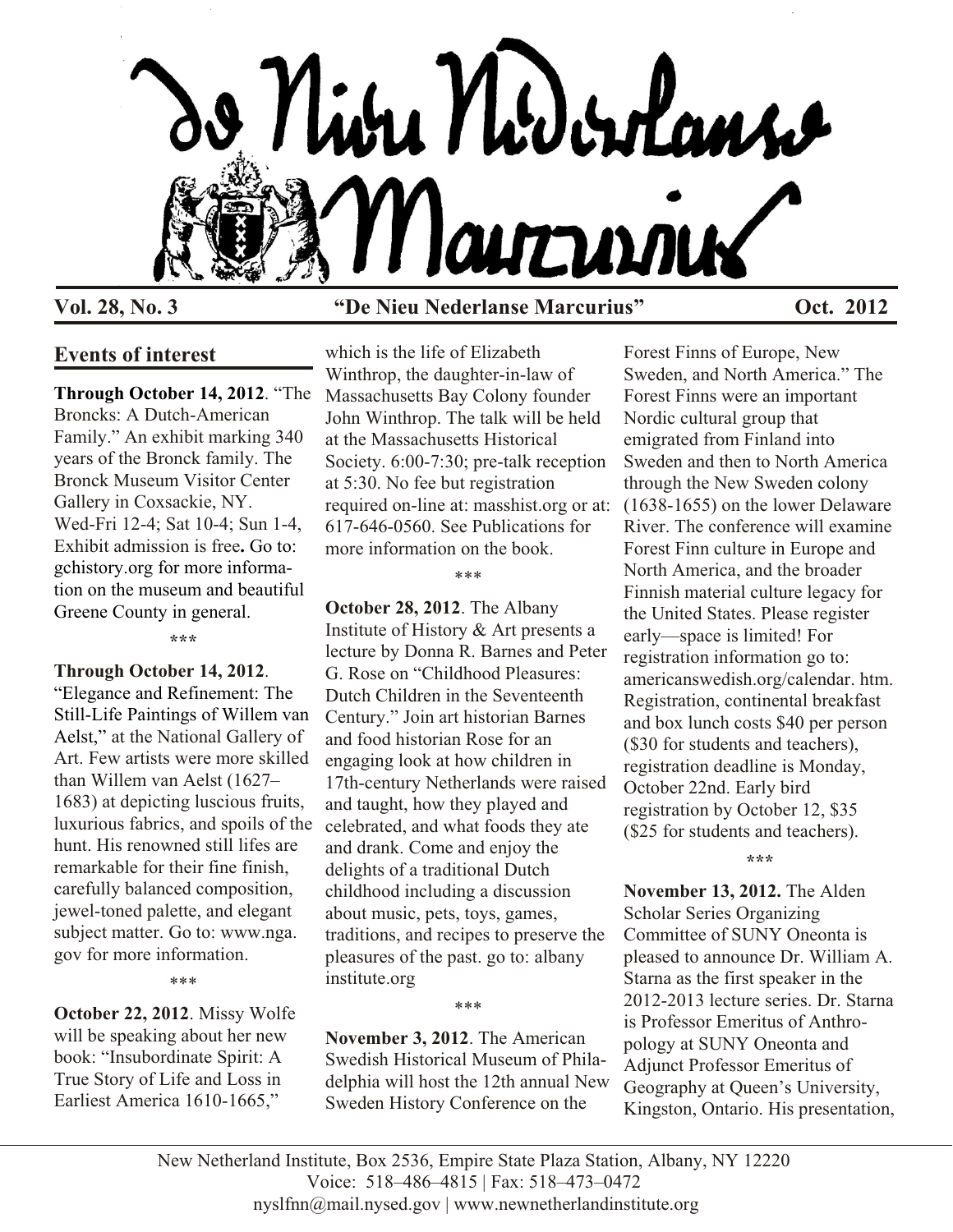## **De Nieu Nederlanse Marcurius 2**

"Of Different Worlds: American Indian-Dutch Experiences in the Hudson and Mohawk Valleys," will take place in the Alden Room of Milne Library at SUNY Oneonta at 3 p.m. A reception will follow. The lecture will be accompanied by an exhibit highlighting a selection of Dr. Starna's many publications as well as the artwork of Len Tantillo. The lecture is free and open to the public.

**\*\*\***

#### **November 15 & 16, 2012**.

UAlbany's annual "Researching New York" conference will focus this year on "Science, Technology, and the Environment" Go to: nystatehistory.org for program and further information.

\*\*\*

**November 16, 2012.** The 31st Peter Stuyvesant Ball, celebrating his 400th birthday will be held at Pier Sixty on the Hudson in New York City. The ball benefits the Netherland-America Foundation, Inc. For additional information contact: Age Diedrick, event director, at 212-355-6363 or age.diedrick@verizon.net.

**\*\*\***

**Through January 21, 2013**. The Museum of the City of New York hosts a new exhibition "From Farm to City: Staten Island 1661-2012." It highlights the history of changing land use on the island that has sometimes been called New York's "forgotten borough." The exhibition illuminates Staten Island's varied history as home to farms and fishing ports, small towns and suburbs, resorts and estates,

industry and business, parks and wetlands, and dynamic and diverse down towns that continue to reinvent themselves. New panoramic color photographs by Jeff Chien-Hsing Liao capture the varied and often striking vistas of Staten Island today. For further information go to: www.mcny.org.

## **FYI**

The Delaware Valley will be celebrating the 375th anniversary of the founding of the colony of New Sweden in 1638. Planning is underway for a whole year of celebratory events sponsored by the Kalmar Nyckel Foundation, the Swedish Colonial Society, the American Swedish Historical Museum, and many other regional organizations. A royal visit by the King and Queen of Sweden to Wilmington, Delaware – home of Fort Christina and the reconstructed Kalmar Nyckel – will highlight a number of educational, musical, dramatic, and cultural activities. A calendar of events will soon be available. Go to: kalmarnyckel.org.

**\*\*\***

Friends of the Albany Rural Cemetery (ARC) announce that its burial records are now searchable electronically on Ancestry.com A partnership between Ancestry.com, the largest genealogical database in the world, and ARC has made accessible 100,000 burial cards from the beginning of the cemetery in 1841 up to early 2011. For more information go to: www.albanyrural cemetery.org

**\*\*\***

The Nationaal Archief of the Netherlands has created an archival research guide to 17th and 18th century Dutch shipwrecks. The research guide is based on three archives: East India Company (VOC), West India Company (WIC) and Admiralty. The guide is categorized accordingly and only gives information on where to start your research on Dutch shipwrecks in the collection of the Nationaal Archief. The idea to create a research guide on shipwrecks originated from the Nationaal Archief and the Netherlands Cultural Heritage Agency (RCE). The guide is developed especially for (international) students in maritime archaeology or maritime history For access to the guide go to: bit.ly/QwWXZj. The contact person for the guide is Mara de Groot: mara.de.groot@nationaal archief.nl.

### **Publications**

*INSUBORDINATE SPIRIT: A True Story of Life and Loss in Earliest America 1610-1665*, by Missy Wolfe is a unique, exciting, and exceptionally well documented life of Elizabeth Winthrop, the daughter-in-law of Massachusetts Bay Colony founder John Winthrop. The arc of this impressive woman's life took her from post-Elizabethan England into the wilds of unsettled Massachusetts and Connecticut and then into the world of Dutch New Netherland that surrounded Manhattan. Much new research, excerpts from personal diaries and recent new translations of Dutch New York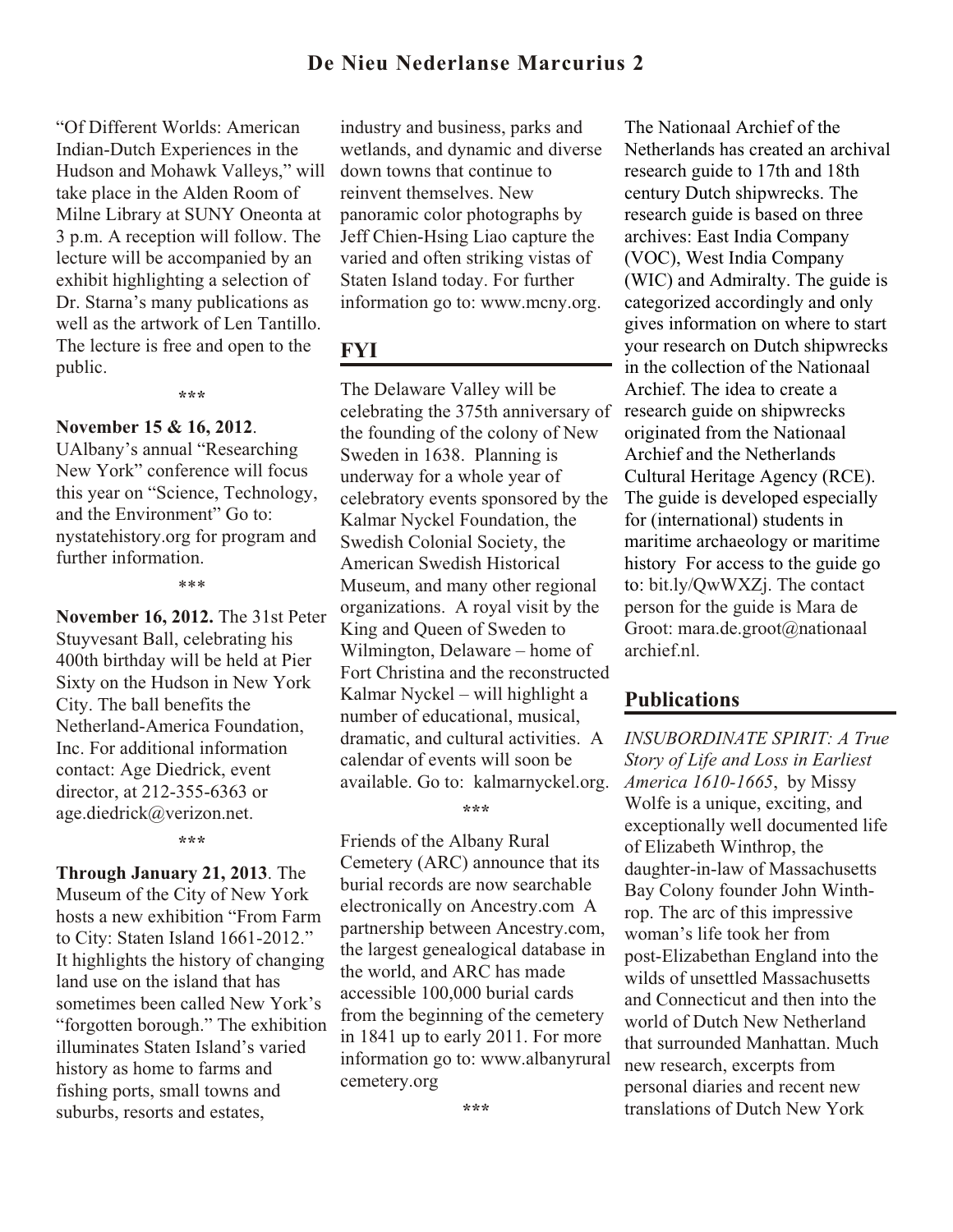documents provide readers with fascinating insights into the philosophies, hardships, hopes and dangers experienced by the Indian, the English and the Dutch settlers in 1600s America, and first-hand observance of the massacres of the native Munsees near Manhattan at this time. Elizabeth's remarkable story provides fascinating insight into the physical and intellectual hardships, dangers, and conflicts faced by all three cultures at this time and their unique combustion within New Netherland. Go to: Globepequot.com.

#### **\*\*\***

*Childhood Pleasures: Dutch Children in the Seventeenth Century* by Donna R. Barnes and Peter G. Rose. As historians search for a fuller understanding of the Dutch Republic's unique character, they continually return to the central role of the family. Children are an essential part of the story, because how they were raised and taught, how they played, and what they ate and drank offer fundamental insights into Dutch lives. The images in the book are organized around eight themes: Infancy; St. Nicholas: Bringer of Sweets and Toys; Celebrations and Music; Toys and Games; Animals as Pets and Companions; Inventing Fun, Games, and Mischief; Shopping for Food Treats; and Winter Activities: Outdoors. Through words and images, we learn that while some pleasures enjoyed by Dutch youngsters 400 years ago have changed, some have remained the same and are sources

of fun and excitement for children today. SU Press, paper, \$29.95.

## **NNI News**

The NNI—in partnership with the New York State Museum's Department of Anthropology—held its first summer workshop for elementary and middle school educators. Eighteen teachers and librarians attended the weeklong event, August 20-24. Highlights included a trip to an active archaeological site at the Van Hoesen House in Claverack, a behind-the-scenes tour of the Historical Archaeology offices and artifact storage, and lectures by prominent scholars and educators, including Charles Gehring, Janny Venema, Dennis Maika, William Starna, and Evan Haefeli.

 Participating educators worked collaboratively to develop four model lessons based on New Netherland documents, artifacts, and images. All four lessons will soon be available on the NNI's new website.

 The effectiveness of the summer institute is evident both in participating teachers' hard work and in their responses to NNI's anonymous evaluation survey. All 18 participants agreed that the workshop improved their understanding of the history of New Netherland and the origins of the United States. And all of them told us that they planned to incorporate information and materials from summer institute into their curriculum. One wrote, "I enjoyed this tremendously! The wealth of knowledge that was given was

excellent and I feel very comfortable in being able to introduce my students to the Dutch in NY and discuss their relevance within New York & beyond."

 The 2012 summer institute proved such a success that the NNI is planning to offer another institute next summer.

#### \*\*\*

"New Netherland New Research," the 35th New Netherland Seminar sponsored by the New Netherland Institute held September 14–15, 2012 at the Mabee Farm, Lower Rotterdam Junction, NY was extraordinary in several ways.

 First, this annual seminar brought together researchers unknown to each other for the first time and created camaraderie among them. It was also an opportunity for the speakers and the participants to visit the Mabee Farm, a historic site on the Mohawk River and to hear about the preserved Dutch barn on the site as an added attraction.

 Another remarkable point was that the seminar brought together representatives of ten or more organizations, each with different concentrations on the history of the area and its colonial families. Participants heard ten speakers from the Netherlands, France, Canada, New York, Michigan, North Carolina, and Louisiana and took part in lively discussions over the two days.

 Presented by the NNI, a membership organization which seeks to increase public awareness of the work of the New Netherland Research Center and supports research in early American history,